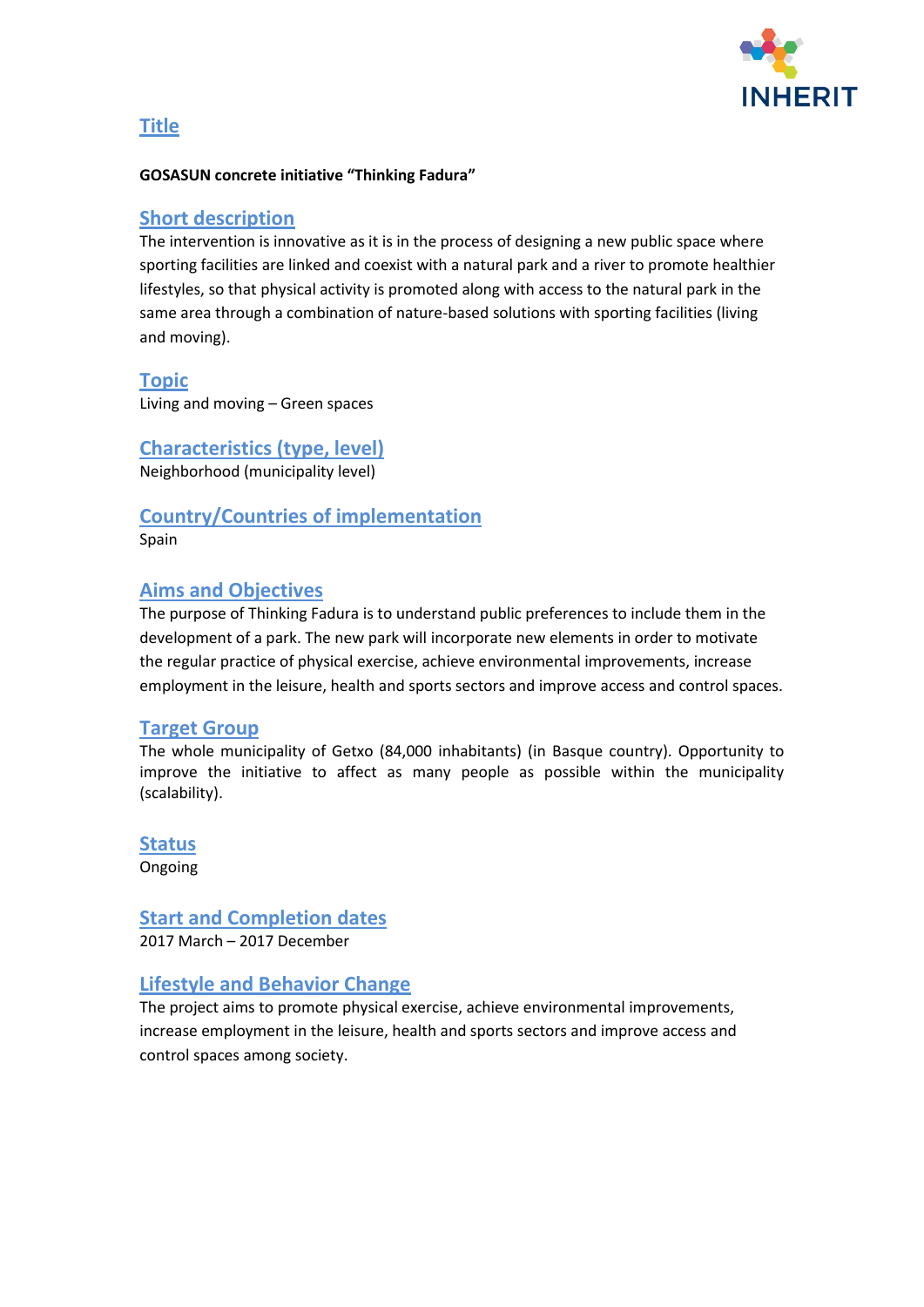

| <b>Effects on:</b>            |                                                                                                                                                                                                                                                                                                                                                                                        |
|-------------------------------|----------------------------------------------------------------------------------------------------------------------------------------------------------------------------------------------------------------------------------------------------------------------------------------------------------------------------------------------------------------------------------------|
| <b>Health and Wellbeing</b>   | Thinking Fadura will impact on the health<br>and wellbeing of users of the park.<br>Improvements in health can be achieved<br>by increasing physical exercise<br>and<br>reducing air pollutants by the plant of the<br>park. Societal wellbeing can be improved<br>by reducing stress as a result of spending<br>time in the park.                                                     |
| <b>Vulnerable populations</b> | Opportunity to improve the intervention<br>to engage specific groups including low<br>SES-groups (women, young, immigrants,<br>elderly and people with pre-existent<br>health conditions or specific needs). Also<br>an opportunity to involve groups which<br>tend to be less represented in moving and<br>sporting<br>activities,<br>and<br>promoting<br>multicultural environments. |
| <b>Environment</b>            | The effect on the environment is going to<br>be very small as the park is already built.<br>However, the project aims to increase the<br>number of users.                                                                                                                                                                                                                              |

# **Initiated and/or implemented by**

Getxo Kirolak leads a local health network in which the Basque Government Public Health Department, Osakidetza-OSI URIBE, and the municipal areas of social services, immigration and equality are actively involved.

## **Stakeholders and sectors involved**

In addition to the project, all the municipal areas are immersed, among them the collaboration of urbanism, environment and economic promotion.

## **Financial support**

Getxo municipality and many other supporters/donors:

#### **Evidence-base**

Thinking Fadura is under the umbrella of the GOSASUN program which includes different initiatives. GOSASUN includes numerous experts on different disciplines and embraces more than 200 organizations of different types engaged in diverse initiatives with the common objective of creating a healthier territory in the Basque Country. Each organization count on a personal profile identified in the web page www.gosasun.net, from where it can share the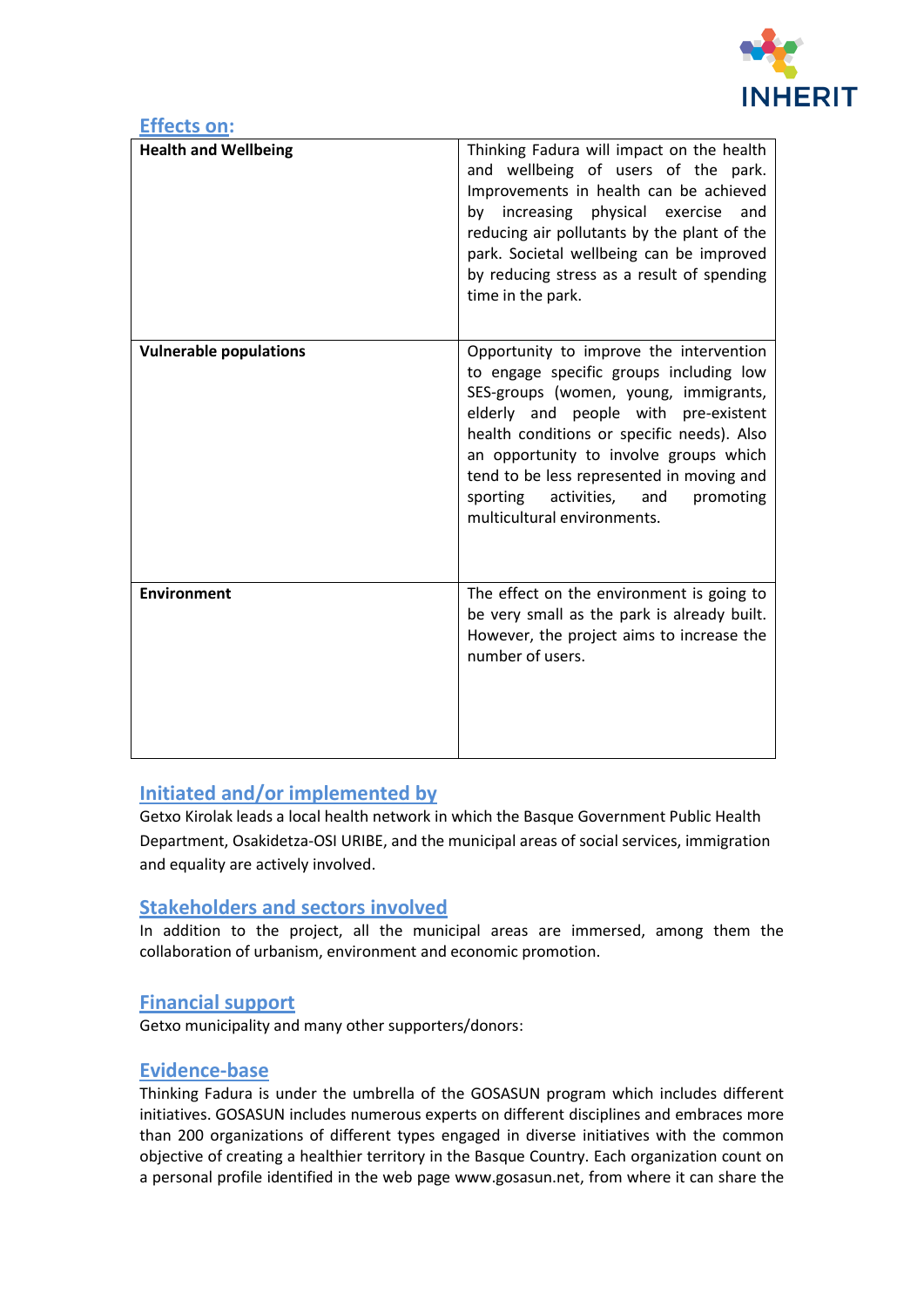

initiatives put in place with other agents and organizations, and at the same time learning from the experience gathered by other organizations through their initiatives.

# **Main activities**

To ask people how they would design the new park in order to increase physical exercise, achieve environmental improvements, increase employment in the leisure, health and sports sectors and improve access and control spaces among society.

# **Evaluation**

The certification GOSASUN Recognizes good practices. The recognition is given to those initiatives which have been particularly successful in stimulating the adoption of healthy lifestyles in the Basque Country. These initiatives are not part of regular/usual activity of the organizations involved, but they go beyond their responsibility regarding public health, and therefore represent an example to be followed by other organizations. Currently there are 20 initiatives recognized with the GOSASUN certification in the Basque Country.

## **Main results**

Society increases physical exercise, some environmental improvements are achieved, increase employment in the leisure, health and sports sectors and improve societal engagement in public initiatives.

# **Key success factors and barriers**

Some of the key success factors are the capability of generating confidence and trust among participants, to attain a considerable engagement of participants (willing to cooperate), to establish partnership with key agents and experts in the field. One key barrier is to attain a level of engagement and commitment of the organizations participating so that they become active agents in the promotion of healthy lifestyles. Collective effort could also be a barrier.

## **INHERIT perspective**

THINKING FADURA program was included in INHERIT because it engages society with green areas. This can improve societal wellbeing and health. Furthermore, it engages society in the design of green areas and sport outdoor facilities.

# **More information**

For more information, please see the following websites:

- <http://thinkingfadura.eus/es/>  $\bullet$
- <http://www.getxo.eus/es/getxo-kirolak>
- <http://getxo.eus/en/turismo/>
- <http://www.getxo.eus/es/getxo-kirolak>
- Social netwrods ( Facebook/twitter) @getxokirolak

# **Contact**